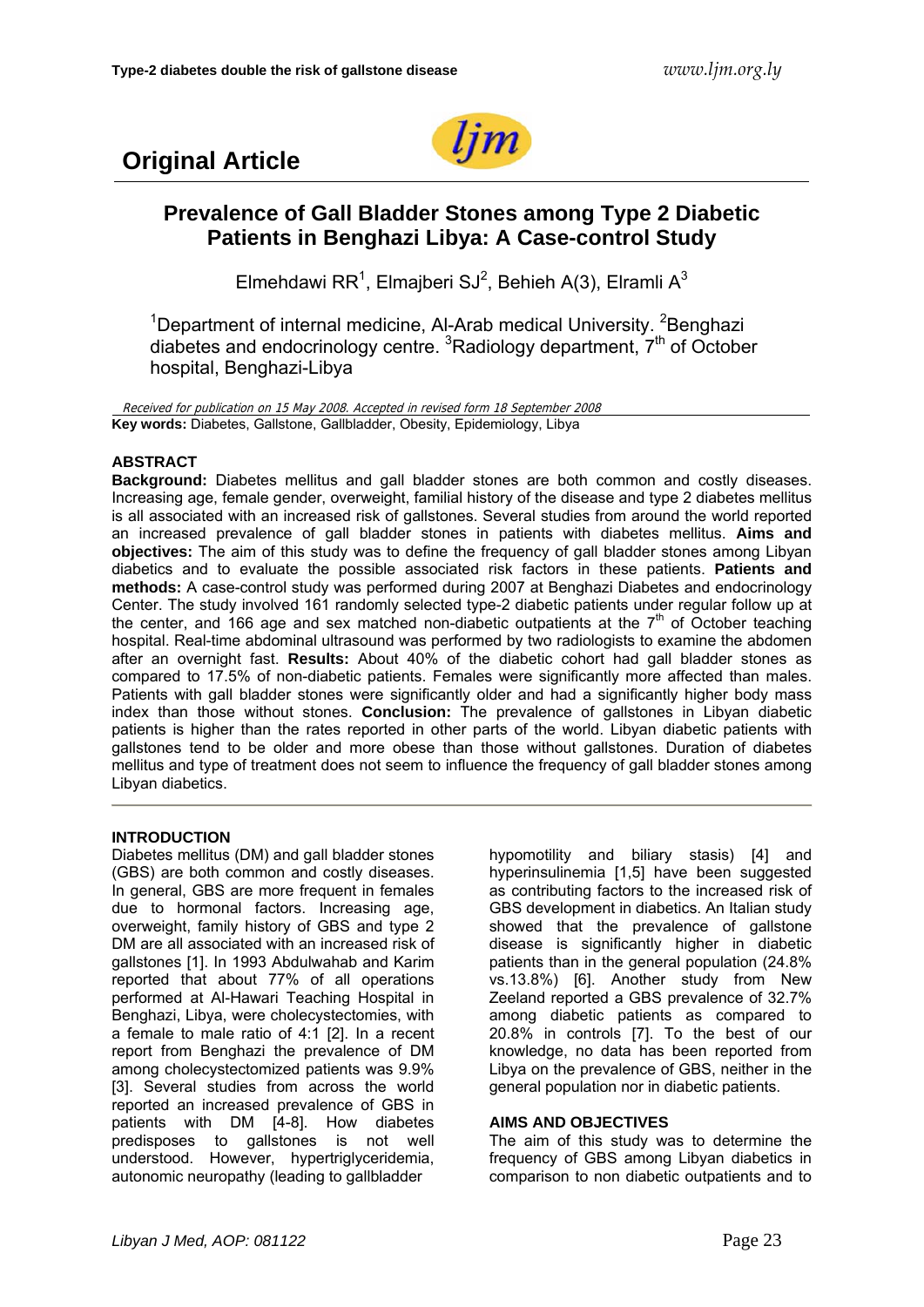evaluate the possible associated factors in this high risk group.

### **PATIENTS AND METHODS**

A case-control study was performed during 2007. The study involved 161(107 females and 54 males) randomly selected type-2 diabetic patients under regular follow up at Benghazi diabetes and endocrinology center (BDEC). The control group consisted of 166 age and sex matched non diabetic patients (109 females and 57 males) recruited from subjects attending the medical outpatient department of  $7<sup>th</sup>$  of October teaching hospital for check up.

Patients were interviewed to obtain the following information: age, sex, duration of DM, type of treatment, parity, history of cholecystectomy, history of GBS (patients with previous history of GBS were included), type of GBS (single or multiple), use of oral contraceptives, and history of GBS in first degree relatives. Weight and height were measured and body mass index (BMI) was calculated for each patient. Obesity was defined according to WHO as BMI ≥ 30 kg/m². Two radiologists employed real-time ultrasound to examine the abdomen after an overnight fast. Data were analyzed with the Statistical Package for the Social Sciences (Windows version 11.0; SPSS Inc, Chicago, IL). Data were expressed as mean ± standard deviation (SD). Differences between groups were evaluated by using the Chi squared test and independent samples t-test. *P-*values <0.05 were considered statistically significant.

#### **RESULTS**

The mean age of the diabetic cohort was 52.5±11.7 years (50.8±10.3 years for females and 56±13.5 years for males). The mean age of the control group was 49.5±19.9 years (47.7±19 years for females and 52.7±21 years for males).

GBS was observed in 39.75% of the diabetic cohort and in 17.5% of the control (2.27 times higher) (Table 1), the prevalence was significantly higher in female diabetics than in male diabetics (47% vs.26%, p=0.01).

Table 1: Comparison between diabetics and control group

|                             | DM                    | <b>NO DM</b>        | P-value |
|-----------------------------|-----------------------|---------------------|---------|
| <b>Number</b>               | 161                   | 166                 |         |
| <b>Females</b>              | 107                   | 109                 |         |
| <b>Males</b>                | 54                    | 57                  |         |
| <b>GBS (%)</b>              | 39.8%                 | 17.5%               | 0.000   |
| GBS % in F                  | 46.7%                 | 18.3%               | 0.000   |
| GBS % in M                  | 25.9%                 | 15.8%               | 0.18    |
| Mean age $(\pm SD)$         | $52.5 \pm 11.7$ years | 49.5±19.9 years     | 0.095   |
| Mean age of $F$ ( $\pm$ SD) | $50.8 \pm 10.3$ years | $47.7 \pm 19$ years | 0.14    |
| Mean age of M $(\pm SD)$    | $56±13.5$ years       | $52.7\pm21$ years   | 0.34    |
| <b>Multiple GBS</b>         | 75% of all GBS        | 72.4% of all GBS    | 0.79    |

Female=F, Male=M, DM= diabetes mellitus, GBS= gallbladder stone, SD= standard deviation

|                        | <b>Diabetics with GBS</b>                | <b>Diabetics without GBS</b>               | P-value |
|------------------------|------------------------------------------|--------------------------------------------|---------|
| <b>Females</b>         | 78%                                      | 59%                                        | 0.011   |
| Age                    | 55.5± 9.7 years                          | $50.5 \pm 12.5$ years                      | 0.007   |
| DM duration $(\pm SD)$ | $12.5 \pm 7.7$ years                     | $10.6\pm 6.8$ years                        | 0.11    |
| Mean Weight(±SD)       | 84.7±14.9 kg (58-124)                    | 82.2±16.9 kg (51-123)                      | 0.33    |
| Mean BMI $(\pm SD)$    | 34.78±6.29 kg/m <sup>2</sup> (21.5-55.1) | $32.2 \pm 7.5$ kg/m <sup>2</sup> (19.1-54) | 0.027   |
| <b>OHG</b>             | 21.9%                                    | 21.6%                                      | 0.97    |
| <b>INSULIN</b>         | 21.9%                                    | 26.8%                                      | 0.47    |
| <b>BOTH</b>            | 54.6%                                    | 46.3%                                      | 0.30    |
| F/H                    | 41.2%                                    | 27.8%                                      | 0.07    |

GBS= gallbladder stone, DM=diabetes mellitus, SD= standard deviation, BMI= body mass index, OHG=oral hypoglycemic drugs, F/H= family history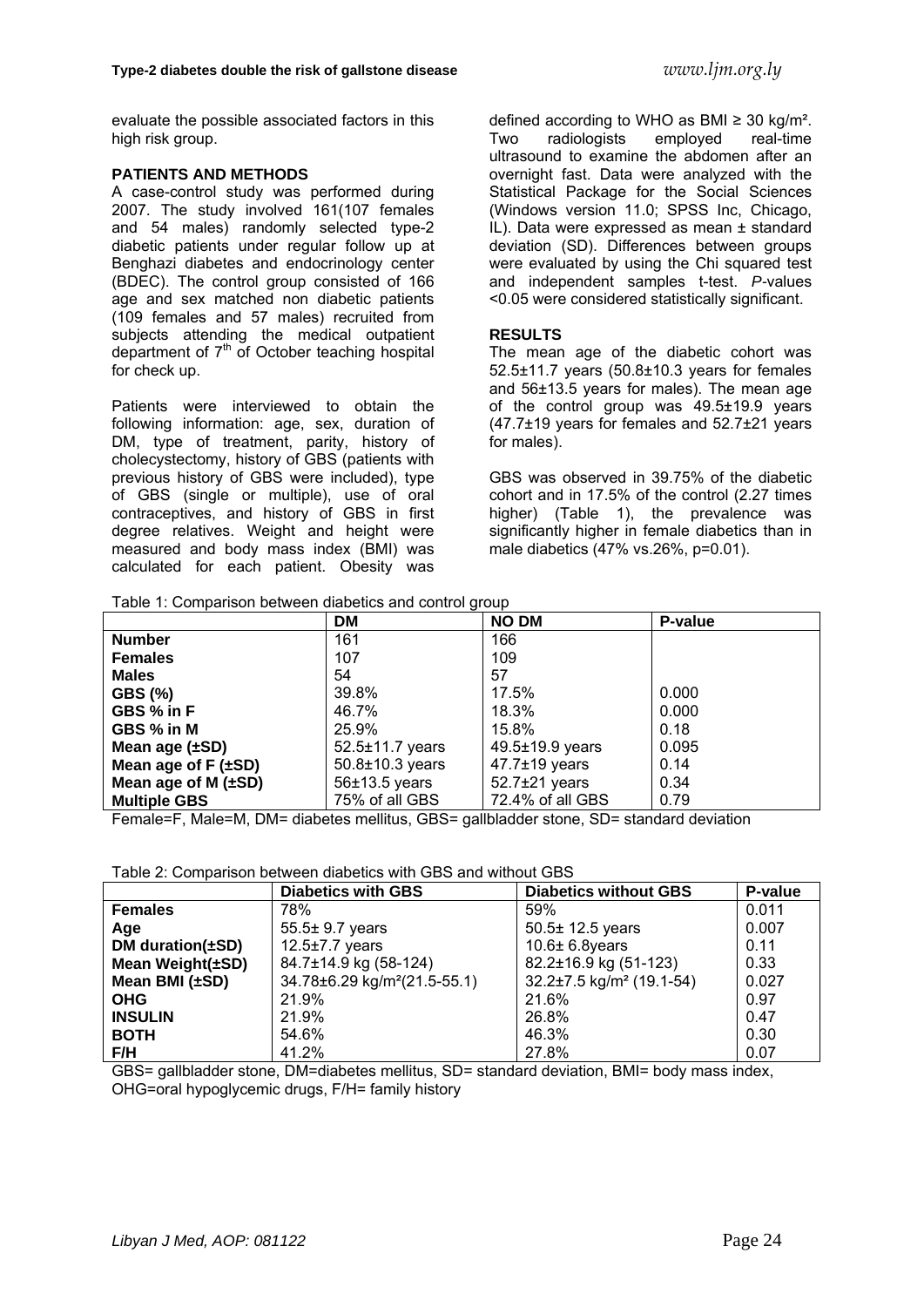The higher prevalence of GBS among females compared to males was more marked in diabetic patients younger than 50 years (42.5% vs.7.7%, p=0.02) than in those who were 50 years or older (51.8% in females vs. 37.1% in males, p=0.17). In the control group females were also more affected than males (18.3% vs. 15.8%). Diabetic patients with GBS were overall significantly older than those without GBS (mean 55.5 years vs. 50.5 years, p=0.007), (Table 2). Similarly, males with GBS were significantly older than their female counterparts (Table 3). The prevalence of GBS among diabetics progressively increased with age (Figure 1).The age beyond which prevalence of GBS increased significantly was 41 years in females (p=0.01) and 53 years in males (p=0.003).There was no significant difference between diabetic patients with GBS and diabetic patients without GBS regarding duration of DM or type of treatment (oral, insulin or both) (Table 2).





The mean BMI for diabetics with GBS was significantly higher, 34.78+/-6.29, than the mean BMI for diabetics without GBS, 32.2+/- 7.5, (p=0.027). Risk of GBS increased significantly when BMI was over 24  $kg/m<sup>2</sup>$ (p=0.019) (Figure 2). Moreover, the mean BMI of diabetic females with GBS was significantly higher than the mean BMI of diabetic males

with GBS (p<0.001). A family history of GBS was found in 40.6% of patients with GBS and 27.8% of those without, but it was only in females that the difference (48% vs. 24.5%) was significant (p= 0.011). The frequency of GBS progressively increased with number of pregnancies (Figure 3). About 50.5% of multiparus females had GBS as compared to 10% of nulliparus (p= 0.01). Mean parity of females with GBS (10.1+/-3.48; range: 0-17) was significantly higher ( $p = 0.010$ ) than mean parity of females without GBS (7.7+/-4.7; range: 0-17). About 44% of females with GBS were using oral contraceptives as compared to 42% of females without GBS (p= 0.84, both groups had almost the same mean age, mean duration of DM and mean BMI).



GBS was multiple in 75% of diabetics and 72% of controls, and no significant difference was found between males and females either (p= 0.29). About 73.4% of GBS patients were symptomatic and females were significantly more symptomatic than males (80% vs. 50%, p= 0.025).

#### **DISCUSSION**

The prevalence of GBS among Libyan female diabetic patients was significantly higher than in non diabetic female outpatients, but a similar difference was not observed among males. Though no explanation can be offered, it is noteworthy that a similar observation was reported from New Zealand [7]. The rate of GBS in type-2 Libyan diabetics in this study (40%) was higher than that reported from Italy (24.8%) [6] and nearly similar to what was reported from New Zealand (42.1%) in type-2 diabetics [7], even though our patients were younger than the patients in the other two studies (Table 4). This high prevalence rate was maintained even when the sex distribution of the study populations was considered. This might reflect a higher risk of GBS among Libyans in general as a result of other contributing risk factors for GBS, such as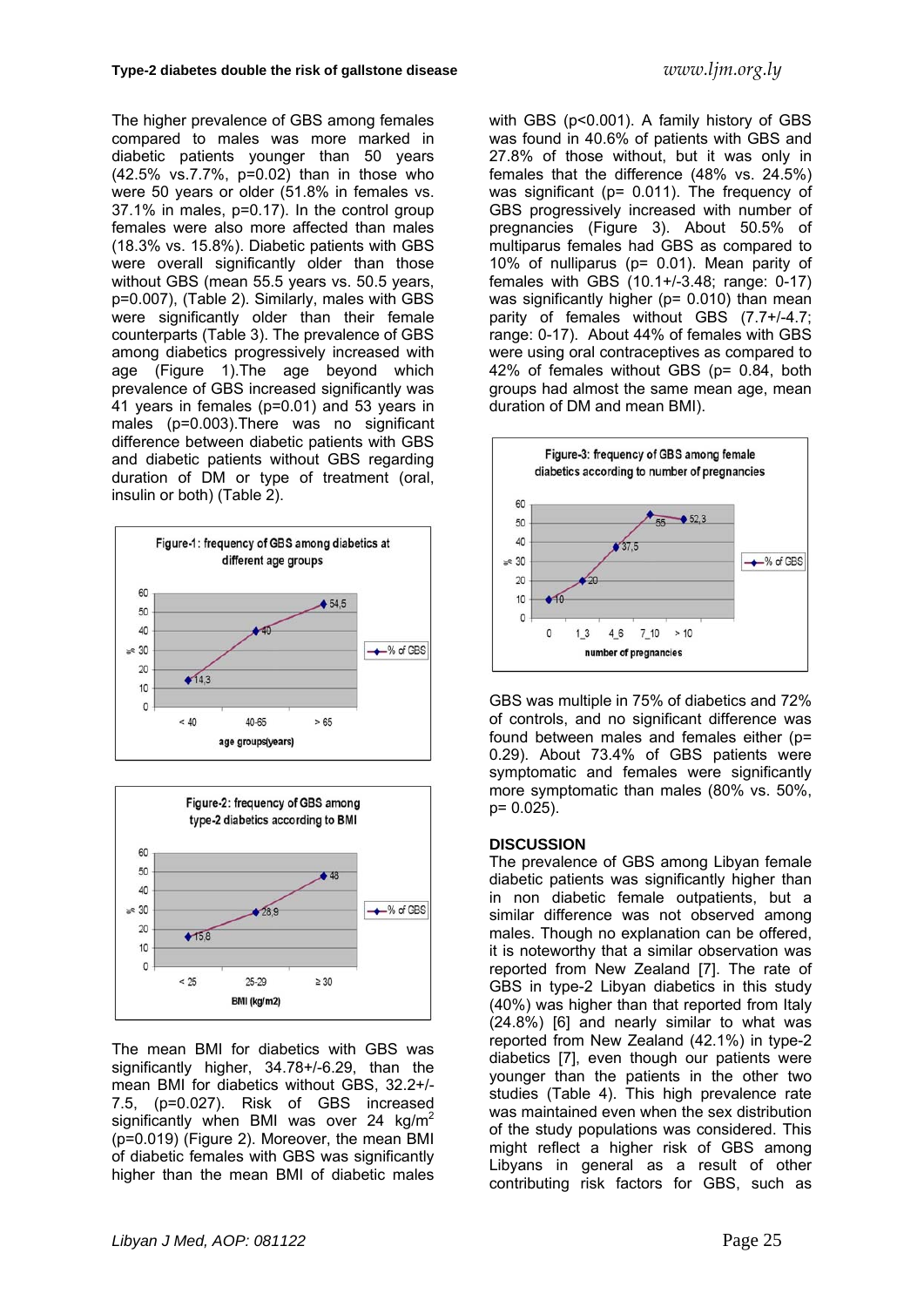genetic predisposition, obesity, multiparity and dietary habits.

Diabetic women were 1.8 times more affected than diabetic men (47% vs. 26%, p=0.01), which agrees with observations of significantly higher prevalence of gallstones among diabetic and non diabetic women compared to men from all over the world [1,2,6,9]. The higher rate in women is probably due to the effects of sex hormones and pregnancy. Estrogen induces an increase in cholesterol secretion while progesterone induces reduction in bile acid secretion [10]. These changes eventually lead to supersaturation of bile with cholesterol, which facilitates gallstone formation. However, the higher prevalence we observed among females became statistically insignificant after the age of 50 when females were only 1.4 times more affected than males ( 51.8% vs. 37.1%,p-value:0.17) as compared to 5.5 time in patients younger than 50 years old (42.5% vs.7.7%, p=0.02) .

Age also is a well recognized risk factor for the gallstones in both diabetics and non diabetics [1,6,7,8]. The prevalence of GBS in diabetics older than 40 years was about three times higher than that in younger subjects (42% vs. 13%). Generally, patients with GBS were significantly older than those without GBS (55.5 years vs. 50.5 years, p=0.007), and males with GBS were significantly older than females with GBS (62.9 vs. 53.5, p= 0.001). The cutoff age beyond which the GBS became significantly higher was 41 years in females (p= 0.01) and 53 years in males (p=0.003). About three fourths of GBS patients were symptomatic and females were significantly more symptomatic than males (80% vs. 50%); whether females are really more symptomatic or whether they are just more expressive is not clear.

Obesity and overweight are well-known risk factors for the development of gallstones, seemingly due to increased cholesterol synthesis and secretion [1,6,7,8,11]. The risk is particularly high in women [12]. Obesity was more prevalent in GBS diabetics than in non GBS diabetics (77.8% vs. 55.2%). Diabetics with GBS had a significantly higher BMI than those without GBS (34.78 kg/m² vs. 32.2 kg/m², p=0.027). The cutoff BMI associated with significantly increased risk of GBS was 24  $ka/m<sup>2</sup>$  (p=0.019), which is very near the top of the BMI normal range. Moreover, diabetic women with GBS were significantly more obese than diabetic men with GBS (36.3 kg/m² vs. 29.46 kg/m ², p<0.001).

A family history of GBS has been reported to be an important risk factor for GBS [1,6,7,13]. In our study, a family history of GBS was found in 41.2% of patients with GBS and in 27.8% of those without GBS. The difference bordered on statistical significance (p=0.07). We depended on the patients' recall of family members with GBS, and if instead family members were screened with ultrasound the difference might have been more pronounced. Furthermore, a family history of GBS was significantly more prevalent among female patients with GBS (p=0.011).

Pregnancy is a major risk factor for the development of gallstones [1,7] due to qualitative changes in bile and slowing of gallbladder emptying, which promotes bile stasis. The mean number of pregnancies of diabetic women with GBS was significantly higher than that of diabetic women without GBS (10.1 vs. 7.7, p=0.01). In comparison to nulliparus women, diabetic women who had been pregnant at least once before had a significantly higher prevalence of GBS (10% vs. 50.5%, p=0.01). This higher prevalence can not be attributed to age differences alone, as the mean ages of the two groups were not significantly different (46+/-8.9 vs. 40+/-18.7, p=0.13).

|                        | P-value<br><b>Females with GBS</b><br><b>Males with GBS</b><br><b>All GBS patients</b> |                             |                                  |         |  |
|------------------------|----------------------------------------------------------------------------------------|-----------------------------|----------------------------------|---------|--|
|                        |                                                                                        |                             |                                  |         |  |
| Mean age $(\pm SD)$    | $55.5\pm9.7$ years                                                                     | $62.9 \pm 8.5$ years        | $53.5\pm9$ years                 | 0.001   |  |
| DM duration $(\pm SD)$ | 12.5 $\pm$ 7.7 years                                                                   | 13.7 $±$ 7.3 years          | 12.1 $±$ 7.9 years               | 0.49    |  |
| Mean weight $(\pm SD)$ | 84.7±14.9 kg                                                                           | 82.5±12.1 kg                | 85.3±15.6 kg                     | 0.5     |  |
| Mean BMI $(\pm SD)$    | 34.78±6.29 kg/m <sup>2</sup>                                                           | 29.46±4.3 kg/m <sup>2</sup> | $36.3 \pm 5.9$ kg/m <sup>2</sup> | < 0.001 |  |
| <b>Symptoms</b>        | 73.4%                                                                                  | 50%                         | 80%                              | 0.025   |  |
| <b>Multiple GBS</b>    | 75%                                                                                    | 64%                         | 78%                              | 0.29    |  |
| <b>Family history</b>  | 40.6%                                                                                  | 15.3%                       | 48%                              | 0.03    |  |

Table-3: Comparison between male and female diabetics with GBS

GBS= gallbladder stone, DM=diabetes mellitus, BMI= body mass index, SD= standard deviation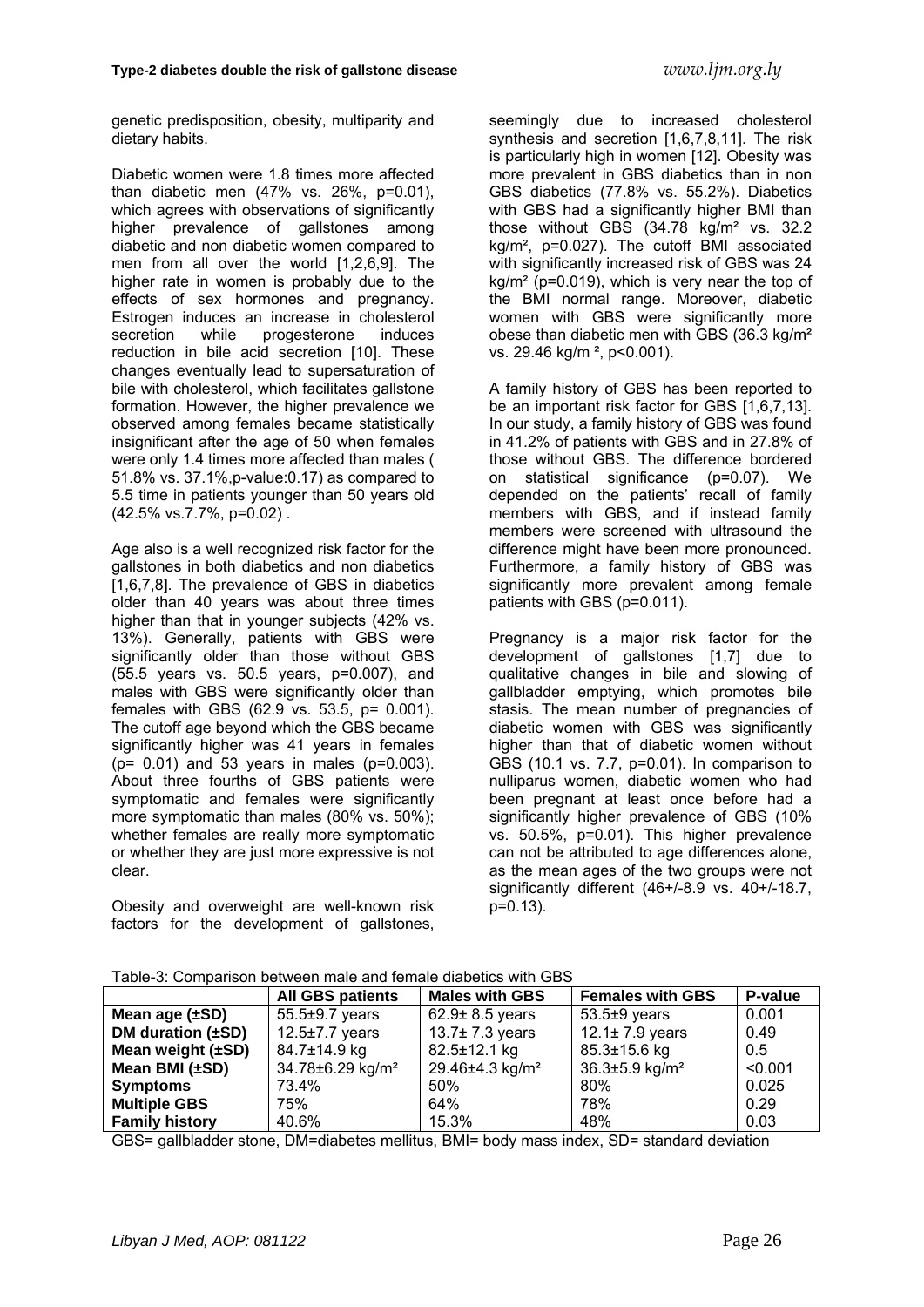|  |  | Table 4: comparison between GBS frequency among type-2 diabetics in Libya, Italy and New Zealand |
|--|--|--------------------------------------------------------------------------------------------------|
|  |  |                                                                                                  |

|                           | Libya           | Italy [6]     | New Zealand [7] |
|---------------------------|-----------------|---------------|-----------------|
| <b>Number of patients</b> | 161             | 1337          | 309             |
| Mean age                  | 52.5±11.7 years | <b>NR</b>     | 57.9 years      |
| Mean age for females      | 50.8±10.3 years | $65±11$ years | <b>NR</b>       |
| Mean age for males        | $56±13.5$ years | $63±11$ years | <b>NR</b>       |
| <b>GBS</b> in all         | 39.8%           | 25%           | 42.1%           |
| <b>GBS in Females</b>     | 46.7%           | 29%           | 48.6%           |
| <b>GBS in Males</b>       | 25.9%           | 22%           | 33.3%           |

GBS= gallbladder stone, NR= not reported

Oral contraceptive pills (OCP) are also believed to be associated with a slight increase in the risk of gallstone formation. However, in this study OCP did not seem to increase the risk of GBS in diabetic women, as there was no significant difference in the frequency of using OCP between diabetic women with and without GBS (44% vs. 42%, p=0.84), and this is similar to results reported from Italy [6]. It has been shown that the frequency of GBS increased only slightly and transiently after starting oral contraceptives, and then the effect disappeared after 10 years [14]. Another study stated that the use OCP only marginally affects the incidence of GBS if at all [15]. On the other hand, the risk of GBS is highest when the estrogen dose is >50 µg [16], while the commonly used OCP in Libya over the past 10 years contain only 35 µg of estrogen, which might not be high enough to induce formation of a lithogenic bile.

Although the duration of DM in GBS patients (12.5+/-7.7 years) was slightly longer than the duration in diabetics without GBS (10.6+/-6.8 years), this did not appear to affect the frequency of GBS, as the difference was not statistically significant. The type of treatment does not seem to influence the frequency of GBS as there was no significant difference between GBS and non GBS diabetics regarding the type of treatment (oral, insulin or both).

Multiple GBS were detected in 75% of the cases, and there was no significant difference between diabetics and non diabetics or males and females regarding multiplicity of stones.

## **CONCLUSIONS**

Libyan diabetic patients had a significantly higher prevalence of GBS than non diabetics (~2.3 times). Female diabetic patients were significantly more affected than males and the prevalence significantly increased with age particularly in males. Older age (>41 years in females and >53 years in males), high BMI (>24 kg/m²), female gender, and parity were the most significant risk factors for GBS in

Libyan diabetic patients. By contrast, duration of DM, the type of hypoglycemic agent, and the use of OCP did not seem to influence the frequency of GBS among type 2 diabetics. Multiple GBS were the most common kind of GBS in diabetics, and the frequency of multiple and single GBS was similar among diabetics and non diabetics.

#### **CORRESPONDING AUTHOR:**

Elmehdawi RR, e-mail: rafikal2002@yahoo.com

#### **REFERENCES**

- 1. Jorgensen T. Epidemiology and gallstones Ugeskr Laeger. 2005; 167(24):2610-3.
- 2. Abdulwahab KMS and Karim A. changing pattern of surgical diseases in Benghazi. Garyounis Med J 1995 ;18:29-31.
- 3. Elrefai N, Abuzeid I, Elraeid R, Gargoom A. Prevalence of gall bladder stones postcholecystectomy in diabetic patients. Jamahiriya Med J. 2007 ;7(1):42-4.
- 4. Hahm JS, Park JY, Park KG, et al. Gallbladder motility in diabetes mellitus using real time ultrasonography. Am J Gastroenterol 1996; 91:2391.
- 5. Ruhl CE, Everhart JE. Association of diabetes, serum insulin, and **C-peptide with** gallbladder disease. Hepatology 2000; 31:299.
- 6. Pagliarulo M, Fornari F, Fraquelli M, et al. Gallstone disease and related risk factors in a large cohort of diabetic patients. Dig Liver Dis. 2004; 36(2):130-4.
- 7. Chapman BA, Wilson IR, Frampton CM, et al. Prevalence of gallbladder disease in diabetes mellitus. Dig Dis Sci. 1996; 41(11):2222-8.
- 8. Liu CM, Tung TH, Liu JH, Lee WL, Chou P. A community-based epidemiologic study on gallstone disease among type 2 diabetics in Kinmen, Taiwan. Dig Dis. 2004; 22(1):87-91.
- 9. Attili AF, Carulli N, Roda E, et al. Epidemiology of gallstone disease in Italy: Prevalence data of the multicenter Italian study on cholelithiasis (M.I.COL.). Am J Epidemiol 1995; 141:58.
- 10. Everson GT. Pregnancy and gallstones. Hepatology 1993; 17:159.
- 11. Mabee TM, Meger P, DerBesten L, Mason EE. The mechanism of increased gallstone formation in obese human subjects. Surgery 1976; 79:460.
- 12. Jorgensen T. Prevalence of gallstones in a Danish population. Am J Epidemiol 1987; 126:912.
- 13. Attili AF, De Santis A, Attili F, Roda E, Festi D, Carulli N. Prevalence of gallstone disease in first-degree relatives of patients with